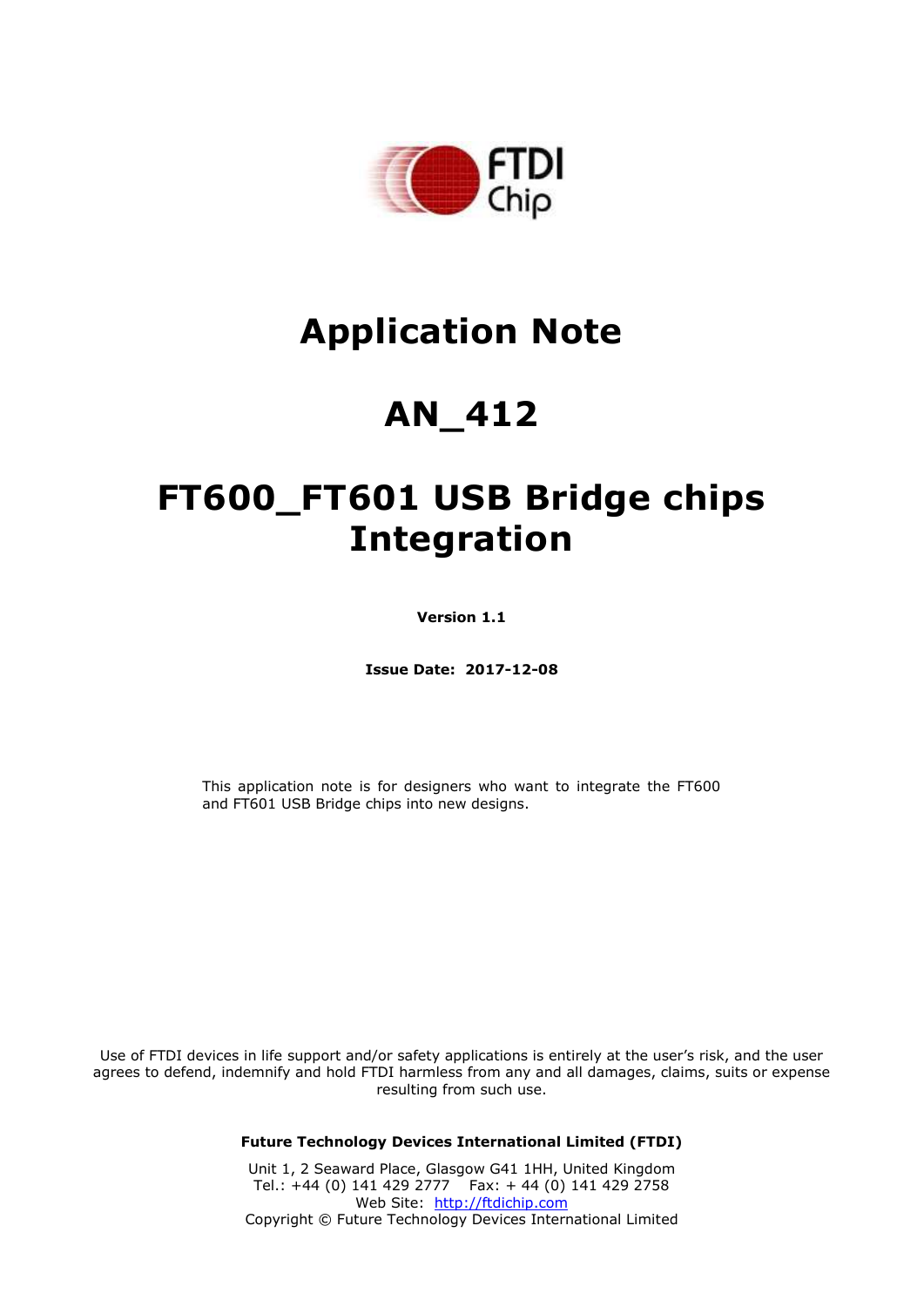

### **Table of Contents**

| 1                       |                                           |  |
|-------------------------|-------------------------------------------|--|
| $\overline{\mathbf{2}}$ |                                           |  |
| 3                       |                                           |  |
| 3.1                     |                                           |  |
| 3.1.1                   |                                           |  |
| 3.1.2                   |                                           |  |
| 3.1.3                   |                                           |  |
| 3.1.4                   |                                           |  |
| 3.1.5                   |                                           |  |
| 3.2                     |                                           |  |
| 3.3 <sub>2</sub>        |                                           |  |
| 3.3.1                   |                                           |  |
| 3.3.2                   |                                           |  |
| 4                       |                                           |  |
|                         |                                           |  |
|                         |                                           |  |
|                         |                                           |  |
|                         | Appendix B - List of Tables & Figures  14 |  |
|                         |                                           |  |
|                         |                                           |  |
|                         |                                           |  |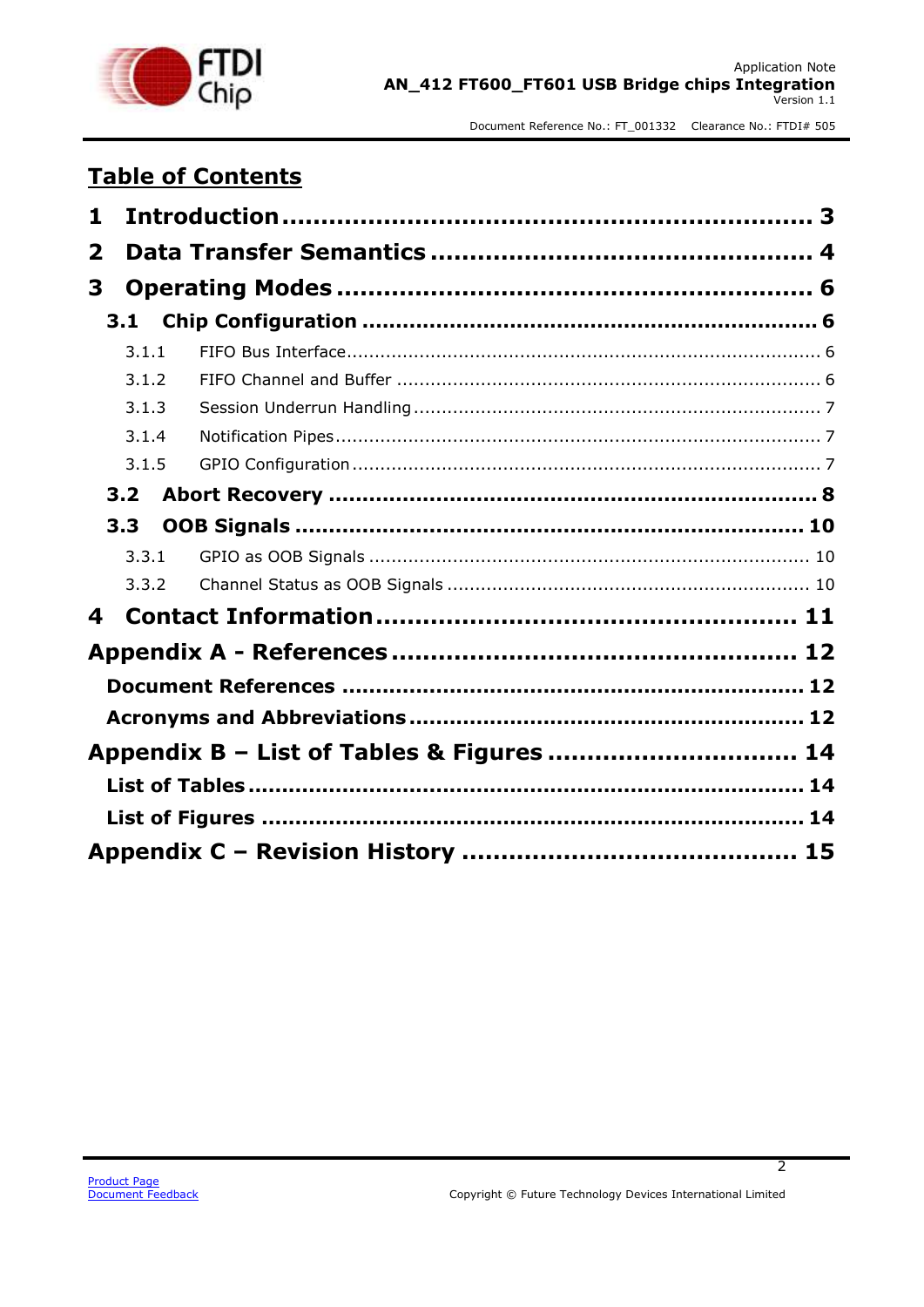

### <span id="page-2-0"></span>**1 Introduction**

The FT600 and FT601, collectively referred as FT60x, are designed to bridge USB packets from USB2.0 and USB3.0 hosts to a USB function through a FIFO interface. The bridge implements the FIFO slave interface which may be configured as a FT245 (single channel) or FT600 (multi-channel) bus. In typical designs, an FPGA is used to implement the FIFO master interface to communicate with the bridge. The FPGA and other devices (not shown) implement the remaining features of the target USB function(s). The bridge handles all USB related configuration, control and data transfer and simplifies customer designs that require an USB2.0/USB3.0 device port.



<span id="page-2-1"></span>**Figure 1 - FT60x System Block Diagram**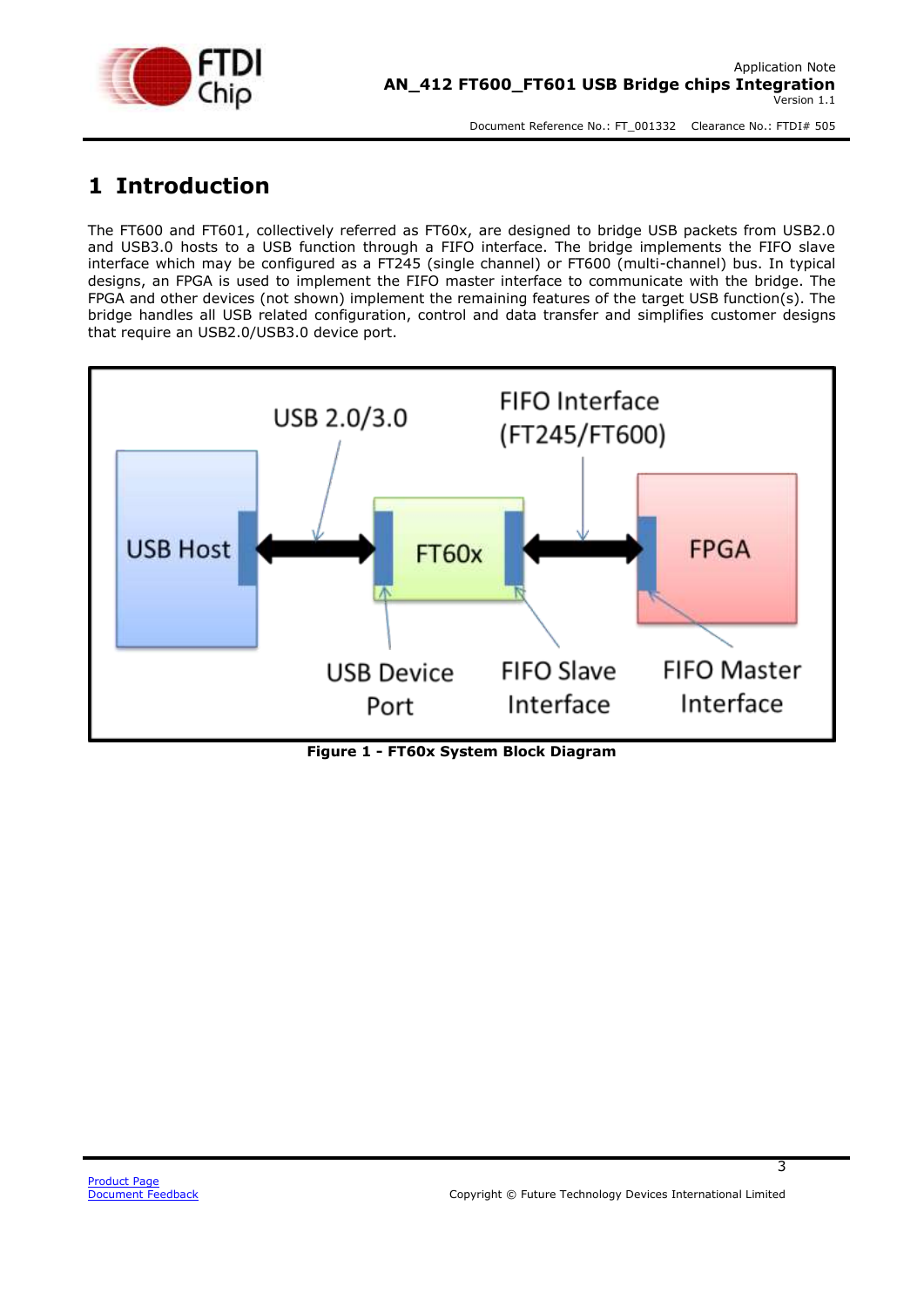

### <span id="page-3-0"></span>**2 Data Transfer Semantics**

The FT600 and FT601 bridges may be viewed as USB-FIFO translators. i.e. any USB bulk packet from the USB host is placed into a FIFO for the FIFO master to read and any data from the FIFO master is in turn carried as USB bulk packets.

In order to achieve a high throughput on the bus, the FIFO master shall be designed to read or write in maximum sized packets except for the last packet in a transfer. This ensures high efficiency on the USB. The length of data to be exchanged between host and function is carried in a session message from the driver to the bridge.

In the IN direction, the FIFO master has to be designed to write in maximum sized packets except for the last packet which must be a short packet. This ensures that the bus bandwidth is used efficiently. When the FIFO master is designed to write in random sized bursts and when these bursts result in short packets, then the transfer requests will be ended prematurely. Figure 2 - [Read Pipe Semantics](#page-3-1) – shows two behaviors controlled via the chip configuration.

The upper half of the figure shows the default behavior of the bridge in the read direction. The application has requested 3072 bytes; however, the FIFO interface master only wrote 1024 bytes and stopped. The bridge detects this as a session underrun and terminates the read session and returns the data collected to the host.

The lower half of the figure shows the behaviors of the bridge when it is configured to keep the session as long as the maximum sized packets are written into the FIFO. In this configuration, the session is not terminated when the master pauses between writing maximum sized packets. The session is ended when the full length of data is received by the bridge (shown) or if a short packet is written (not shown).



#### **Figure 2 - Read Pipe Semantics**

<span id="page-3-1"></span>In the OUT direction, the FIFO master has to be designed to read out all the data from the host. If data is not read out promptly, then the OUT path may be bottlenecked and result in a write timeout. There is no mechanism for the FIFO interface master to "drop" the data in the write pipe.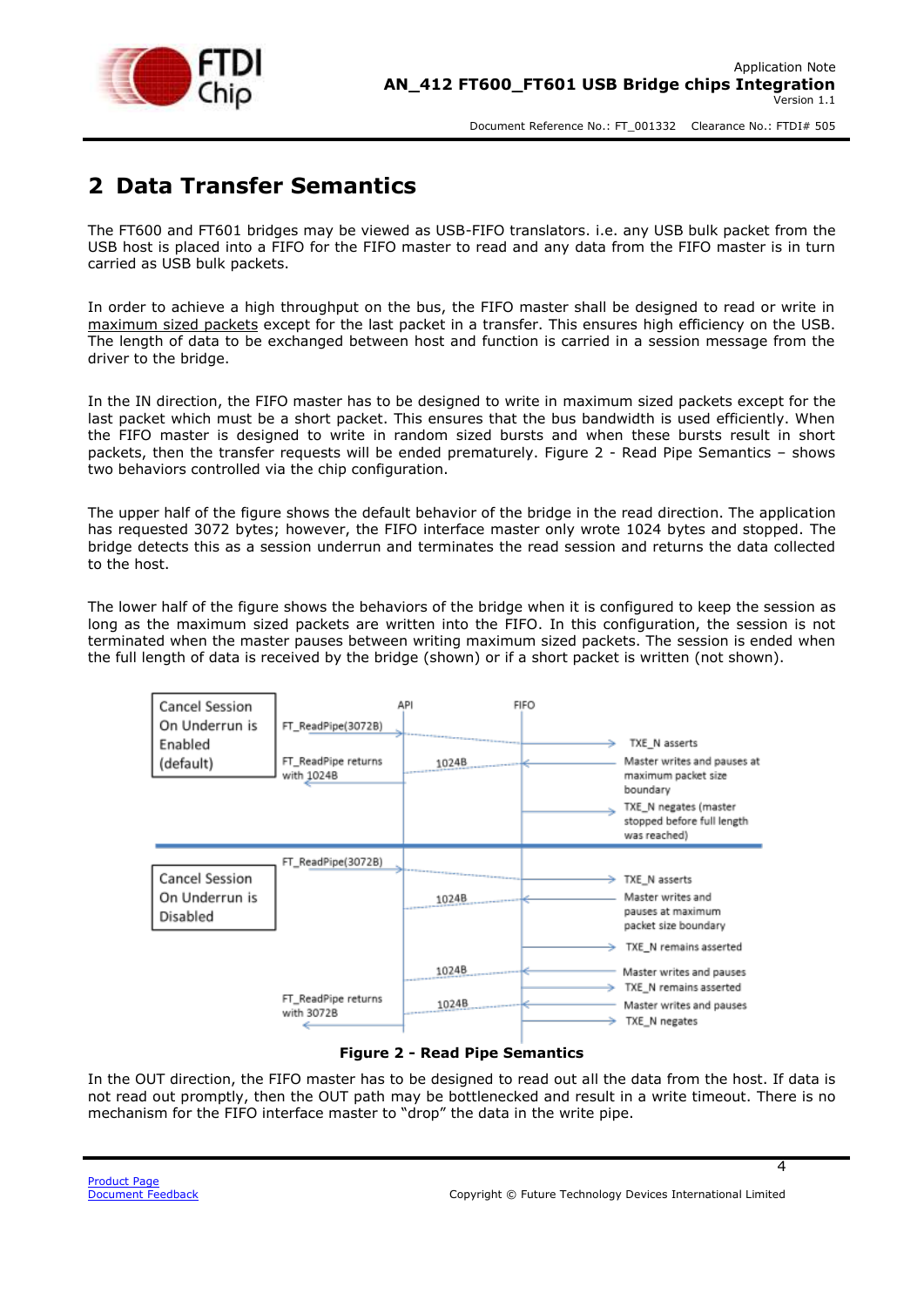



<span id="page-4-0"></span>*The designer is advised to check chip errata, [TN\\_168\\_FT600\\_601 Errata Technical Note,](http://www.ftdichip.com/Support/Documents/TechnicalNotes/TN_168_FT600_601%20Errata%20Technical%20Note.pdf) so that the appropriate workarounds may be designed to overcome the errata.*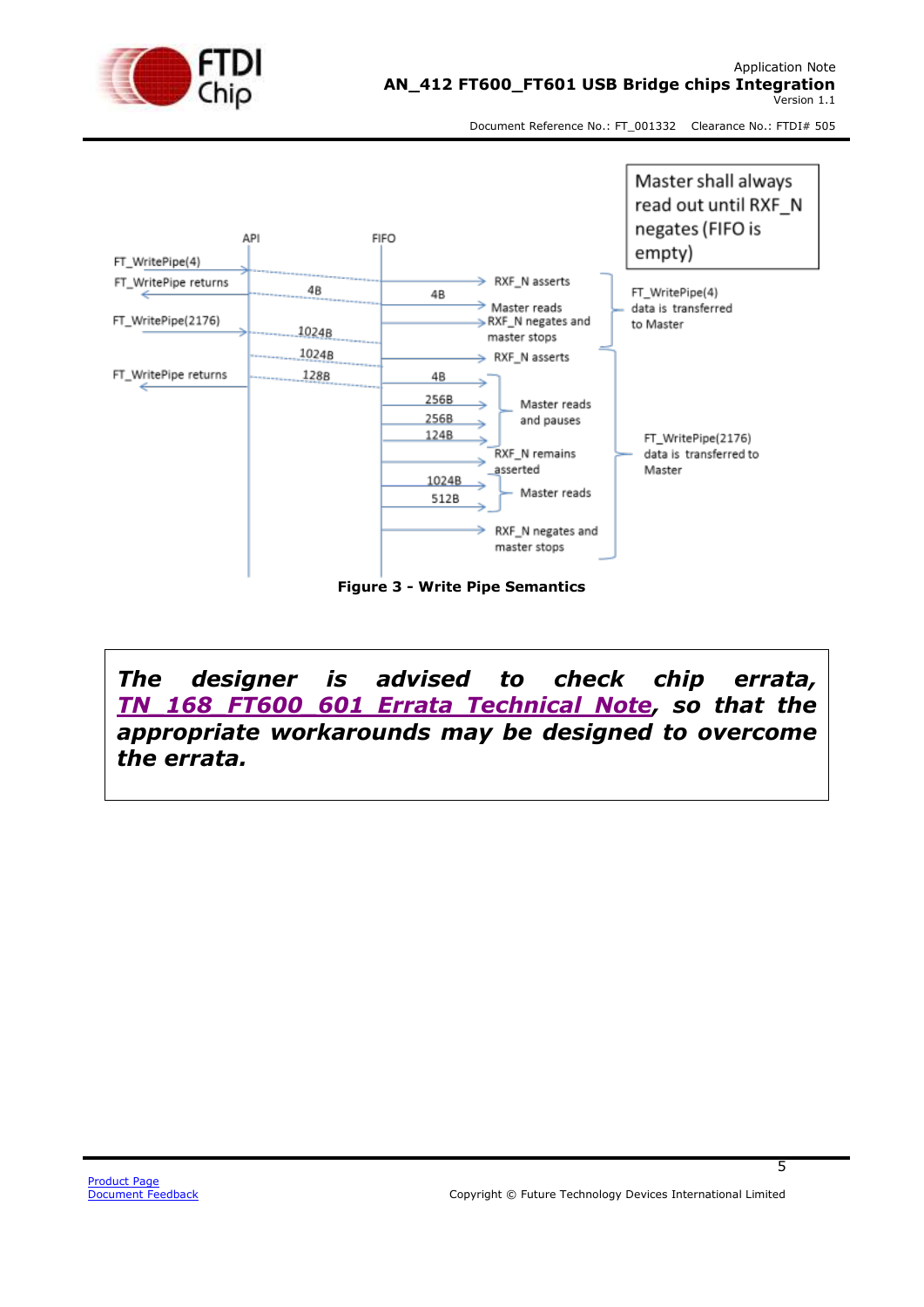

### <span id="page-5-0"></span>**3 Operating Modes**

### <span id="page-5-1"></span>**3.1 Chip Configuration**

The chip is highly configurable and configurations are intended to provide flexibility in the manner in which USB packets are exchanged between the host and USB function (FIFO master). The important configuration options are explained below:

- 1. FIFO bus interface selection
- 2. FIFO channel and buffer selection
- 3. Session Underrun Handling
- 4. Notification Pipes

### <span id="page-5-2"></span>**3.1.1 FIFO Bus Interface**

The FIFO interface may operate in FT245 mode or in FT600 mode. The FT245 mode is a popular FTDI proprietary bus interface supported by most FTDI USB2.0 bridge devices. The FT600 mode is also a FTDI proprietary bus implemented in the FT600 and FT601 devices.

The main difference between FT245 and FT600 bus interfaces is the number of channels that they are able to support. The FT245 bus interface does not carry channel information and therefore supports only one channel while the FT600 bus interface is defined for up to 4 channels. Each channel is bi-directional.

#### <span id="page-5-3"></span>**3.1.2 FIFO Channel and Buffer**

There are internal buffers in the device that are sized automatically depending on the number of channels that are configured. Each channel has 2 buffers (ping-pong) in each direction.

| <b>Bus Interface</b> | <b>Channel</b> | <b>Direction</b>           | <b>Buffer size in</b><br>each direction |
|----------------------|----------------|----------------------------|-----------------------------------------|
| FT245                | 1              | IN only (uni-directional)  | 8KB                                     |
|                      | 1              | OUT only (uni-directional) | 8KB                                     |
|                      | 1              | IN & OUT                   | 4KB                                     |
| FT600                | 1              | IN only (uni-directional)  | 8KB                                     |
|                      | 1              | OUT only (uni-directional) | 8KB                                     |
|                      | 1              | IN & OUT                   | 4KB                                     |
|                      | 2              | IN & OUT                   | 2KB                                     |
|                      | 3              | Not supported              |                                         |
|                      | - - -          | IN & OUT<br>--             | 1KB                                     |

<span id="page-5-4"></span>**Table 1 - FIFO Channel and Buffer**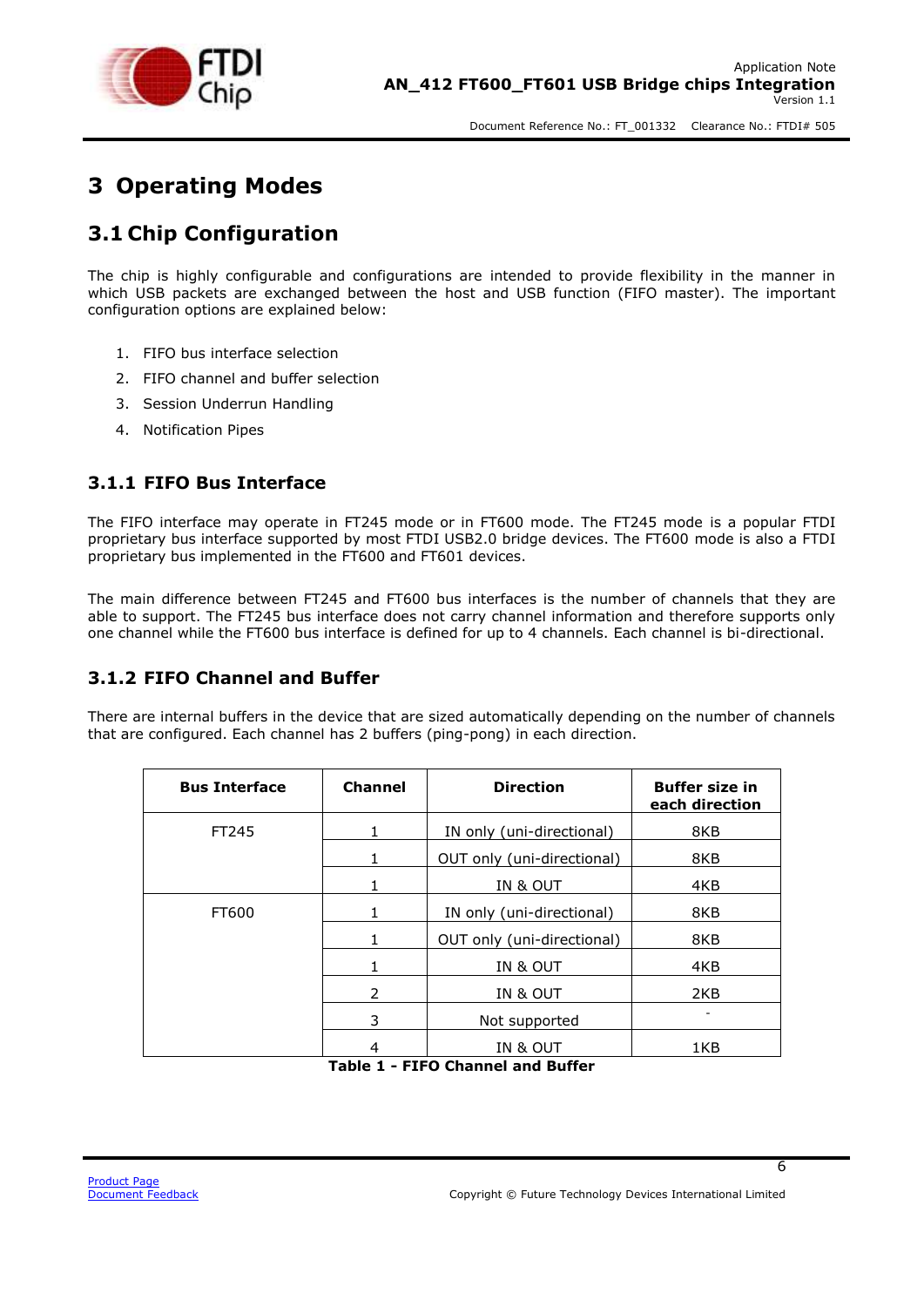

#### <span id="page-6-0"></span>**3.1.3 Session Underrun Handling**

A session is initiated when a transfer request is initiated by the user application. A call to FT\_ReadPipe or FT\_WritePipe initiates a session. A session may trigger one or more transfer requests at the USB transfer level. The FIFO master reads or writes to the FIFO only when it is signaled that space or data is available for writing or reading.

A session underrun is a condition that occurs on IN endpoints. A session underrun is detected when the master stops writing (FT245 mode: WR\_N is negated before TXE\_N is negated) while there is more space in the FIFO to accept data. When this condition is detected, the data in the FIFO is transferred to the host.

The device may be configured to disable underrun detection. See the FT60X [Configuration Programmer](http://www.ftdichip.com/Support/Documents/AppNotes/AN_370%20FT60X%20Configuration%20Programmer%20User%20Guide.pdf)  [User Guide](http://www.ftdichip.com/Support/Documents/AppNotes/AN_370%20FT60X%20Configuration%20Programmer%20User%20Guide.pdf) for further information.

When detection is disabled, the session remains open as long as the master pause the write at multiples of maximum sized packets of data and continues until the full length is reached.

#### <span id="page-6-1"></span>**3.1.4 Notification Pipes**

Notifications may be enabled and only apply to IN endpoints of a channel. They are provided as a means to signal to the host how much data has been written into the FIFO by the master. The length of data that can be written is limited by the size of the buffer which is configured according to the number of channels. For example, in FT245 mode, the FIFO size is configured as 4KB and in each write, the master may only write 4KB of data.

In order to receive notifications, the user application has to register a callback with the API. When a notification is received, the callback to the user application indicates the length of data written into the FIFO and the user application must issue an FT\_ReadPipe to read exactly the length of data reported in the callback notification. Reading less data than was signaled in the notification callback may result in FT\_ReadPipe timeouts. Consequently, the user application shall only issue an FT\_ReadPipe when notified and not independently of a notification.

When notifications are enabled on any endpoint, then the device will not be placed into selective suspend by the driver to ensure that the FIFO interface clock is not turned off.

#### <span id="page-6-2"></span>**3.1.5 GPIO Configuration**

Two GPIO pins may be configured for general usage. These pins may be configured as input or output pins. The availability of the pins as GPIO is dependent on the chip configuration. At power-up or after a reset, the bridge checks if a valid chip configuration is present in the non-volatile memory. If a valid chip configuration is found, the pins are treated as user configurable GPIO pins otherwise the GPIO pins are treated as interface configuration pins and not available for GPIO operation.

| <b>Chip Configuration: Valid</b>     |           |              |                |  |
|--------------------------------------|-----------|--------------|----------------|--|
| GPIO[1:0]                            | Direction | Data         | Interpretation |  |
| User configurable<br>Input or Output |           | User defined | User defined   |  |
| <b>Chip Configuration: Invalid</b>   |           |              |                |  |
| GPIO[1:0]                            | Direction | Data         | Interpretation |  |
|                                      |           |              |                |  |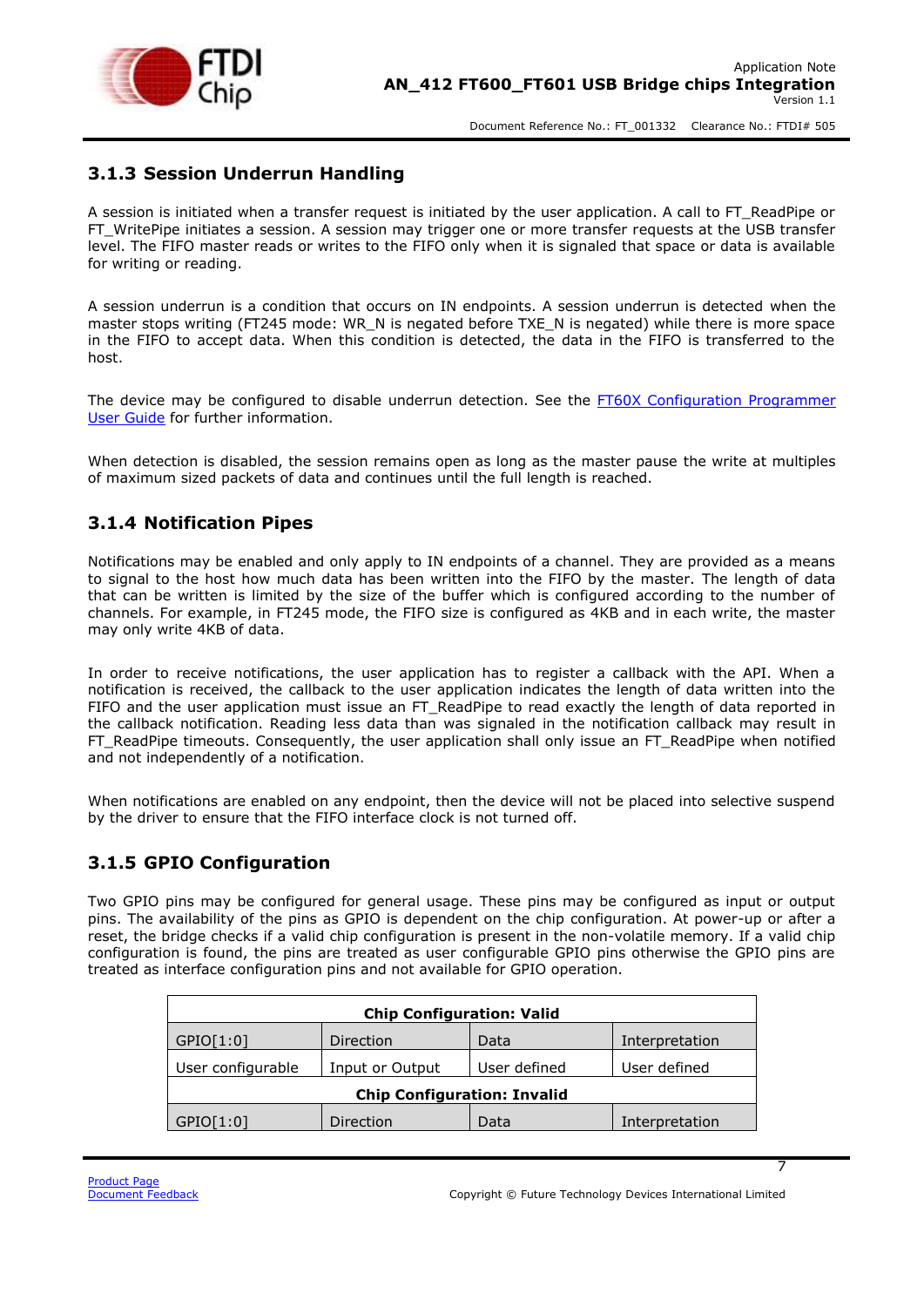

| Not available | Input | 2′b00           | FT245           |
|---------------|-------|-----------------|-----------------|
|               |       | 2′b01           | FT600-1 Channel |
|               |       | 2'b10           | FT600-2 Channel |
|               |       | 2 <sub>11</sub> | FT600-4 Channel |

#### **Table 2 - GPIO Configuration**

<span id="page-7-1"></span>When the GPIO pins are available for general usage, they may be configured via the chip configuration and, additionally, via the GPIO API at run-time. The driver reads the chip configuration to determine the default state of the GPIO pins and keeps track of the changes to GPIO settings and directions. However, in cases where the driver is re-loaded without the bridge being reset in tandem (e.g. in self-powered devices), there is a chance that the driver's status and the actual pin status become unsynchronized. In this case, the application has to ensure that the GPIO direction and settings are synchronized.

When the chip configuration has been erased or is invalid, the user application may not use the GPIO pins and shall not use the GPIO APIs.

### <span id="page-7-0"></span>**3.2 Abort Recovery**

Sometimes a user application may wish to restart and reinitialize communication with its FIFO master. At other times, the FIFO master may become unresponsive or the bridge itself may enter into an unresponsive state. When the bridge or FIFO master is unresponsive, the application detects this via either an FT\_ReadPipe or FT\_WritePipe timeout. In order to recover from such an exception, there are two requirements to be fulfilled from the application level.

- 1. The application has to signal to the FIFO master that an abort is in progress. This signaling has to be carried out in an Out-Of-Band (OOB) manner.
- 2. The FIFO master needs to perform an unaligned write on the IN FIFO and a continuous read on the OUT FIFO in order to clear the FIFOs.

When FT\_AbortPipe is called on a pipe, it causes all data that buffered in the pipe to be removed. The pipe is a logical construct that has one end at the D3XX API and the other end at the FIFO interface. The following sections illustrate read and write pipe abort recovery procedures.

<span id="page-7-2"></span>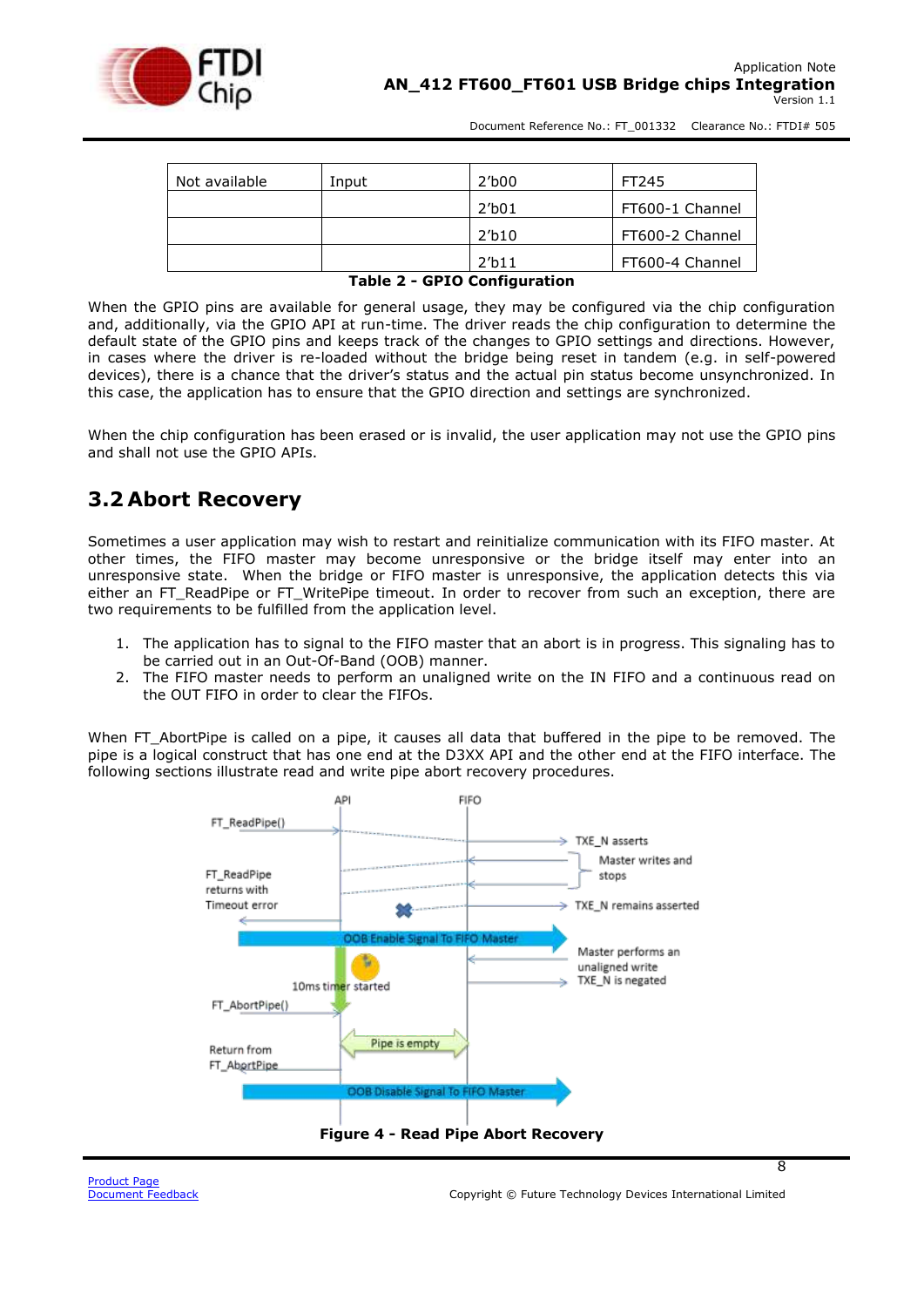

The read pipe abort recovery process is as follows:

- 1. FT\_ReadPipe is called on a pipe.
- 2. FT\_ReadPipe returns with a timeout error.
- 3. Application initiates abort recovery
- 4. Application asserts a read side OOB signal to the FIFO master
- 5. FIFO master detects the read side OOB signal assertion
- 6. FIFO master performs an unaligned write if the corresponding FIFO data signal is asserted (e.g. in FT245 mode, the TXE\_N signal is asserted low when the FIFO has space to receive data). An unaligned write ensures that the corresponding session at the bridge is closed and TXE\_N will be negated
- 7. Application waits 10ms (or longer depending on FIFO master design)
- 8. Application calls FT\_AbortPipe and returns
- 9. Application negates the read side OOB signal to the FIFO master
- 10. Abort procedure ends (pipe is empty)
- 11. Application may resume data transfer



**Figure 5 - Write Pipe Abort Recovery**

<span id="page-8-0"></span>The write pipe abort recovery process is as follows:

- 1. FT\_WritePipe is called on a pipe.
- 2. FT\_WritePipe returns with a timeout error.
- 3. Application initiates abort recovery
- 4. Application asserts a write side OOB signal to the FIFO master
- 5. Application starts a 10ms (or longer) delay timer

ত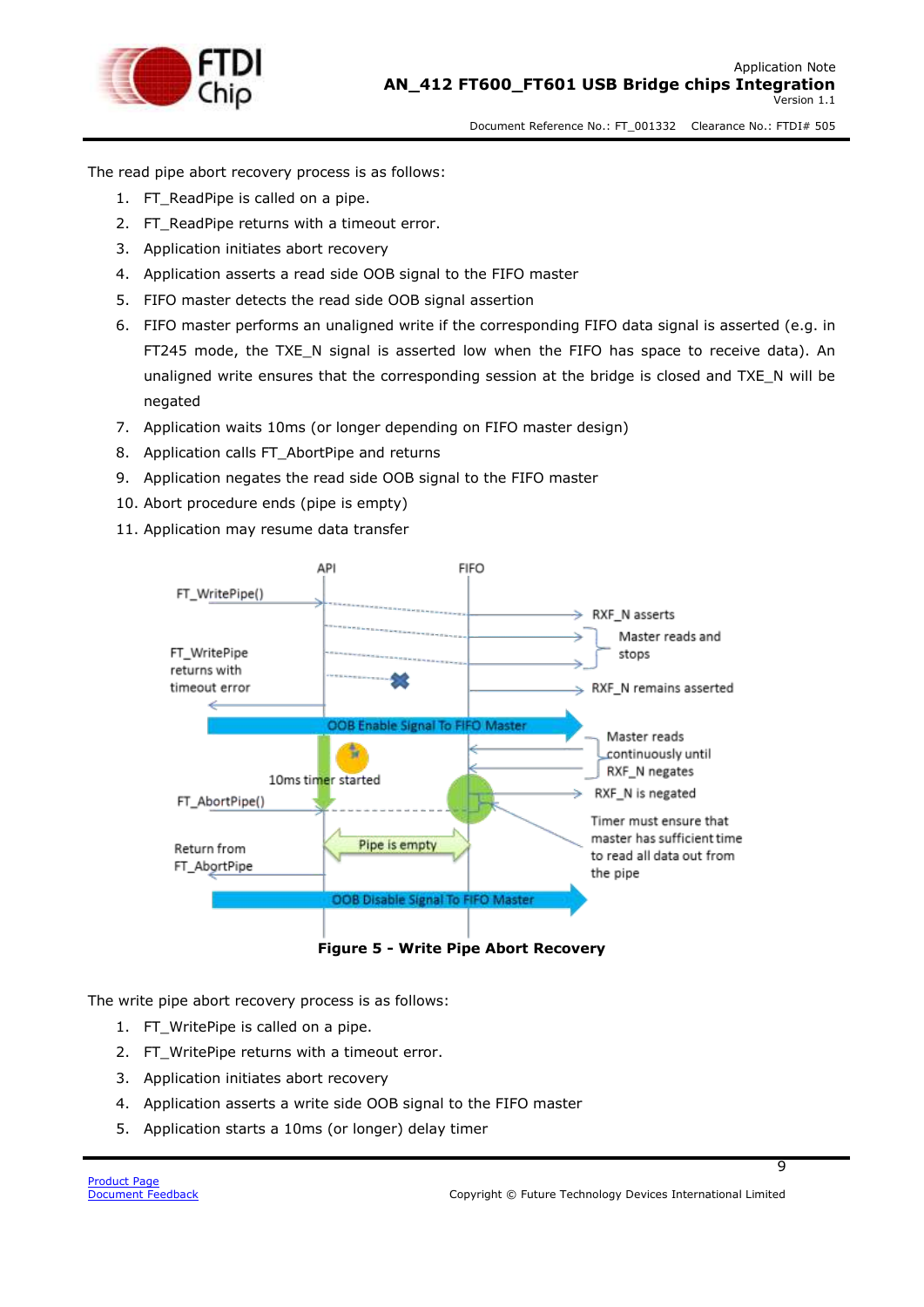

- 6. FIFO master detects the write side OOB signal assertion
- 7. FIFO master reads data from the pipe until no more data is signaled (e.g. In FT245 mode, RXF\_N signal is negated)
- 8. Application timer expires
- 9. Application calls FT AbortPipe and returns from the call
- 10. Application negates the write side OOB signal to the FIFO master
- 11. Abort procedure ends (pipe is empty)

### <span id="page-9-0"></span>**3.3 OOB Signals**

#### <span id="page-9-1"></span>**3.3.1 GPIO as OOB Signals**

The bridge provides 2 user programmable GPIO signals that may be used in a variety of ways.

- 1. The two GPIO signals may each be used as a read side OOB and a write side OOB signal. This allocation works well with the FT245 bus interface mode.
- 2. If a FIFO master reset is required, then one GPIO signal may be used as a FIFO master reset signal and the other as the OOB signal. In this situation, the OOB is treated as a global OOB for all channels.

#### <span id="page-9-2"></span>**3.3.2 Channel Status as OOB Signals**

In the FT600 interface mode, up to 4 channels may be used. Then if there are any unused channels, the status bits of unused channels may be used to signal an OOB to the FIFO master. However, allocating an unused channel reduces the FIFO buffer allocated to the other channels. So, the designer has to balance FIFO buffer size and application bandwidth requirements against flexibility of using the status bits as OOB signals.

For example, if only two channels are used in FT600 mode, then the status bits of the other two channels may be used to signal OOB. A read or write on the unused pipe may be used as a signal to the FIFO master that an abort is required in the corresponding direction. The FIFO interface master has to remove the data in the OUT endpoint or write data into the IN endpoint to "acknowledge" the OOB request.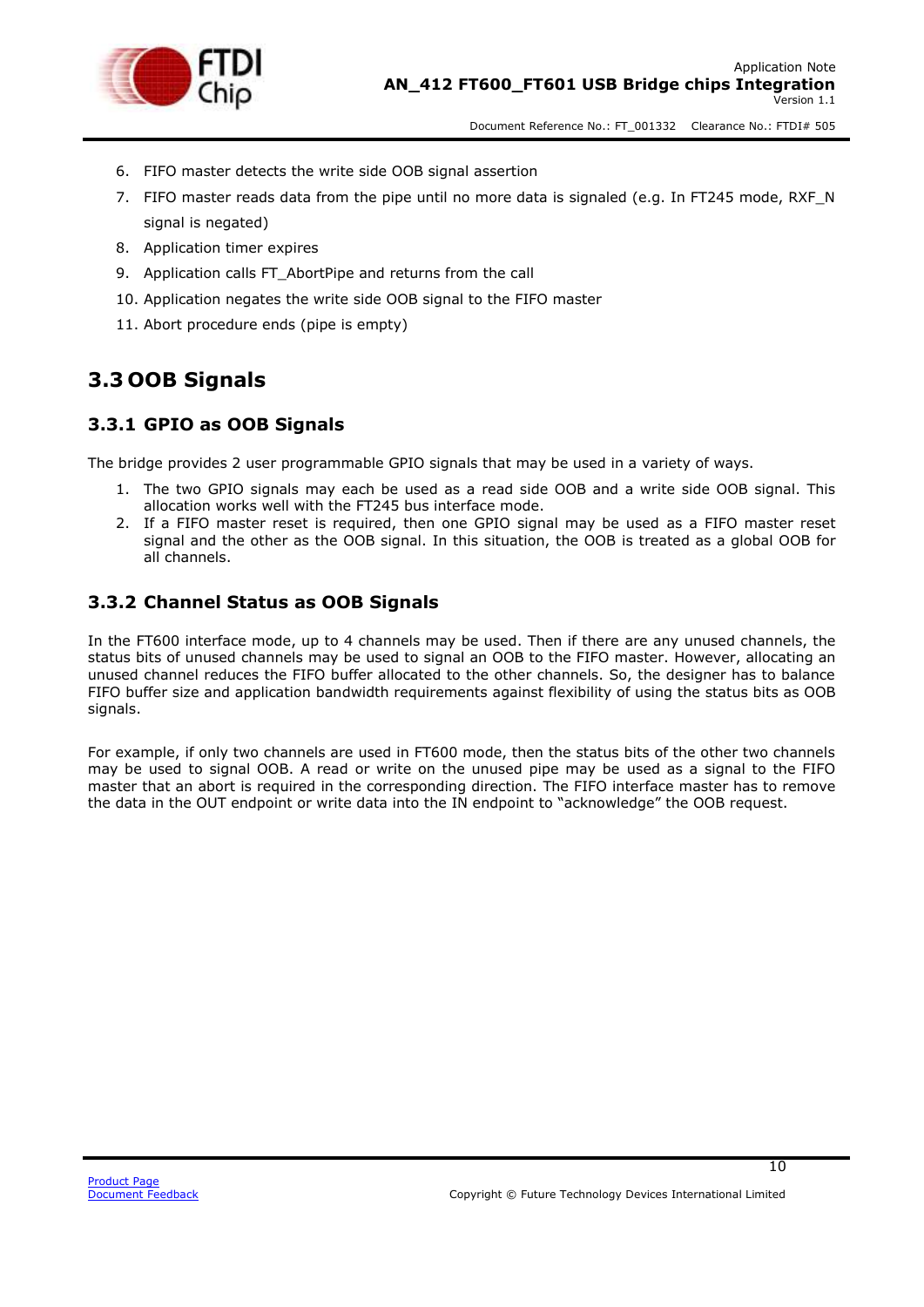

### <span id="page-10-0"></span>**4 Contact Information**

Future Technology Devices International Limited Unit 1, 2 Seaward Place, Centurion Business Park Glasgow G41 1HH United Kingdom Tel: +44 (0) 141 429 2777 Fax: +44 (0) 141 429 2758

E-mail (Sales) [sales1@ftdichip.com](mailto:sales1@ftdichip.com) E-mail (Sales) [us.sales@ftdichip.com](mailto:us.sales@ftdichip.com) E-mail (General Enquiries) [admin1@ftdichip.com](mailto:admin1@ftdichip.com) E-mail (General Enquiries) [us.admin@ftdichip.com](mailto:us.admin@ftdichip.com)

Future Technology Devices International Limited (Taiwan) 2F, No. 516, Sec. 1, NeiHu Road Taipei 114 Taiwan , R.O.C. Tel: +886 (0) 2 8797 1330 Fax: +886 (0) 2 8751 9737

E-mail (Sales) [tw.sales1@ftdichip.com](mailto:tw.sales1@ftdichip.com) E-mail (Sales) [cn.sales@ftdichip.com](mailto:cn.sales@ftdichip.com)<br>E-mail (Support) tw.support1@ftdichip.com E-mail (Support) cn.support@ftdichip.co E-mail (Support) [tw.support1@ftdichip.com](mailto:tw.support1@ftdichip.com) E-mail (Support) [cn.support@ftdichip.com](mailto:cn.support@ftdichip.com)<br>E-mail (General Enquiries) tw.admin1@f<u>tdichip.com</u> E-mail (General Enquiries) cn.admin@ftdichip.com E-mail (General Enquiries) [tw.admin1@ftdichip.com](mailto:tw.admin1@ftdichip.com) E-mail (General Enquiries)

#### **Head Office – Glasgow, UK Branch Office – Tigard, Oregon, USA**

Future Technology Devices International Limited (USA) 7130 SW Fir Loop Tigard, OR 97223-8160 USA Tel: +1 (503) 547 0988 Fax: +1 (503) 547 0987

 $\overline{\phantom{a}}$ [us.support@ftdichip.com](mailto:us.support@ftdichip.com)

#### **Branch Office – Taipei, Taiwan Branch Office – Shanghai, China**

Future Technology Devices International Limited (China) Room 1103, No. 666 West Huaihai Road, Shanghai, 200052 China Tel: +86 21 62351596 Fax: +86 21 62351595

#### **Web Site**

[http://ftdichip.com](http://ftdichip.com/)

#### **Distributor and Sales Representatives**

Please visit the Sales Network page of the FTDI [Web site](http://ftdichip.com/) for the contact details of our distributor(s) and sales representative(s) in your country.

System and equipment manufacturers and designers are responsible to ensure that their systems, and any Future Technology Devices International Ltd (FTDI) devices incorporated in their systems, meet all applicable safety, regulatory and system-level performance requirements. All application-related information in this document (including application descriptions, suggested FTDI devices and other materials) is provided for reference only. While FTDI has taken care to assure it is accurate, this information is subject to customer confirmation, and FTDI disclaims all liability for system designs and for any applications assistance provided by FTDI. Use of FTDI devices in life support and/or safety applications is entirely at the user's risk, and the user agrees to defend, indemnify and hold harmless FTDI from any and all damages, claims, suits or expense resulting from such use. This document is subject to change without notice. No freedom to use patents or other intellectual property rights is implied by the publication of this document. Neither the whole nor any part of the information contained in, or the product described in this document, may be adapted or reproduced in any material or electronic form without the prior written consent of the copyright holder. Future Technology Devices International Ltd, Unit 1, 2 Seaward Place, Centurion Business Park, Glasgow G41 1HH, United Kingdom. Scotland Registered Company Number: SC136640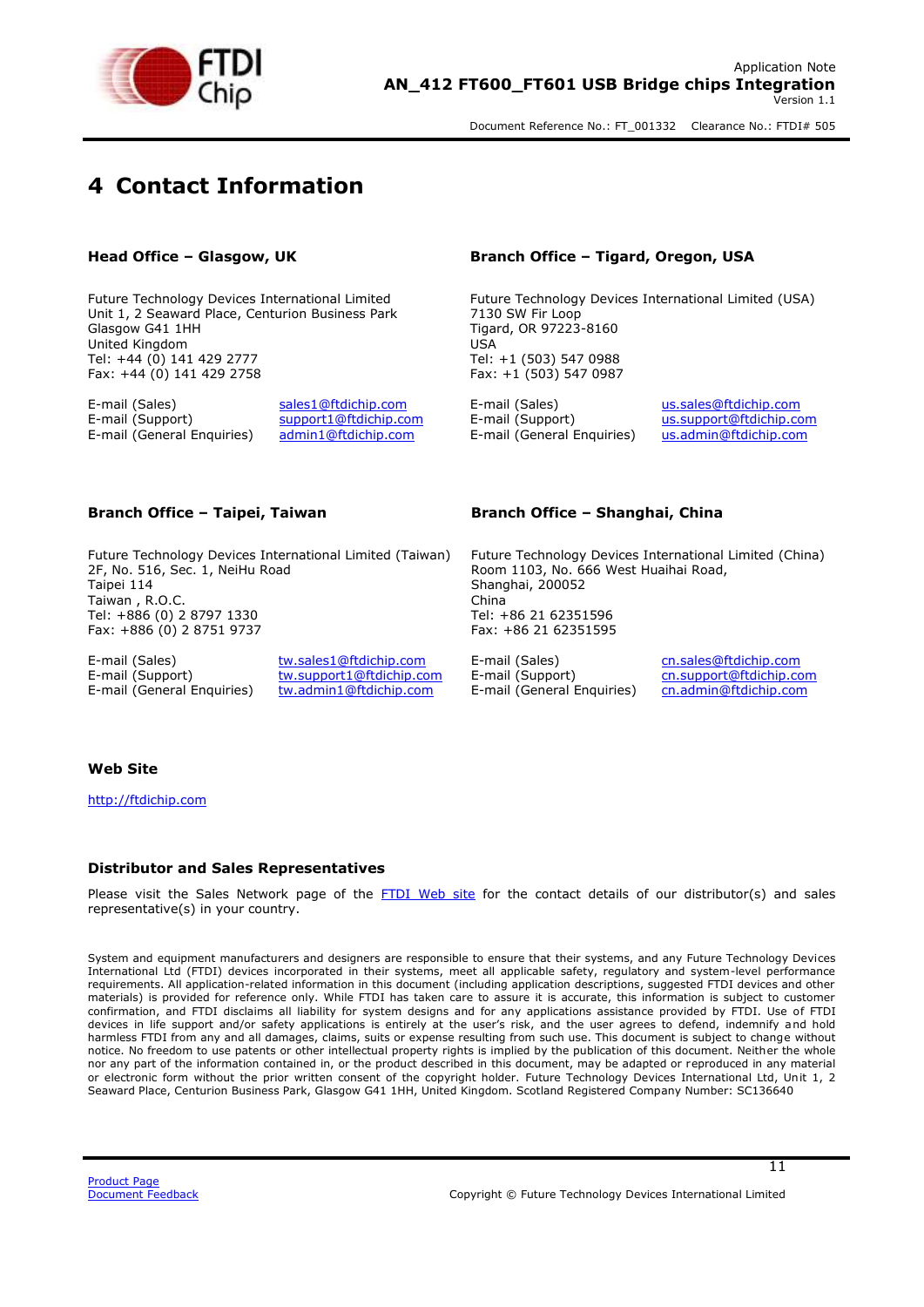

### <span id="page-11-0"></span>**Appendix A - References**

### <span id="page-11-1"></span>**Document References**

- TN 168 FT600 601 Errata Technical Note
- AN 379 D3XX [Programmers Guide](http://www.ftdichip.com/Support/Documents/ProgramGuides/AN_379%2520D3xx%2520Programmers%2520Guide.pdf)
- [DS\\_FT600Q-FT601Q IC Datasheet](http://www.ftdichip.com/Support/Documents/DataSheets/ICs/DS_FT600Q-FT601Q%2520IC%2520Datasheet.pdf)

### <span id="page-11-2"></span>**Acronyms and Abbreviations**

| <b>Terms</b>                  | <b>Description</b>                                                                                                                                                                                                                                                                                                                                                   |
|-------------------------------|----------------------------------------------------------------------------------------------------------------------------------------------------------------------------------------------------------------------------------------------------------------------------------------------------------------------------------------------------------------------|
| Aligned read                  | An aligned read is a read from the FIFO interface when the slave asserts<br>all byte enables. On a 16-bit interface, an aligned read is 16-bits wide and<br>on a 32-bit interface, an aligned read is 32-bits wide                                                                                                                                                   |
| Aligned write                 | An aligned write is a write on the FIFO interface with all byte enables<br>selected, i.e. on a 16-bit interface, an aligned write is 16-bits wide and on<br>a 32-bit interface, an aligned write is 32-bits wide.                                                                                                                                                    |
| Cancel Session On<br>Underrun | The device closes a session when it detects an underrun. A session<br>underrun is detected when the FIFO interface reports that the master has<br>stopped writing data before the FIFO buffer is full and the session<br>requested length has not been reached.                                                                                                      |
| Maximum sized<br>packet       | In USB2.0 (High Speed), a maximum sized packet has a length equal to<br>512 bytes and in USB 3.0 (Super Speed); a maximum sized packet has a<br>length equal to 1024 bytes.                                                                                                                                                                                          |
| Pipe                          | A pipe is a logical construct that has one end at the D3XX API and the<br>other end at the FIFO interface.                                                                                                                                                                                                                                                           |
| Session                       | A session consists of one or more USB transfers. A session is created<br>when a read or write request is received by the driver layer. A session<br>ends when the required length of data has been transferred or a short<br>packet is received (session underrun).                                                                                                  |
| Session Underrun              | A session underrun is detected when a read request is active and the<br>FIFO interface master wrote less than the requested number of bytes and<br>stopped. e.g. If 1MB of data is requested in a read request, and the FIFO<br>interface master wrote only 1025 bytes and stopped, the device detects<br>this condition as a session underrun and ends the session. |
| Short packet                  | A short packet $-$ a packet that is less than the maximum sized packet<br>size. In USB2.0 (High Speed), a short packet has a non-zero length less<br>than 512 bytes and in USB 3.0 (Super Speed), a short packet has a non-<br>zero length less than 1024 bytes. A short packet signals an end of<br>transfer on the endpoint.                                       |
| Unaligned read                | An unaligned read is a read from the FIFO interface that is not as wide as<br>the interface, i.e. on a 16-bit interface, an unaligned read is a single byte<br>read and on a 32-bit interface, an unaligned read is 1, 2, or 3 bytes. An                                                                                                                             |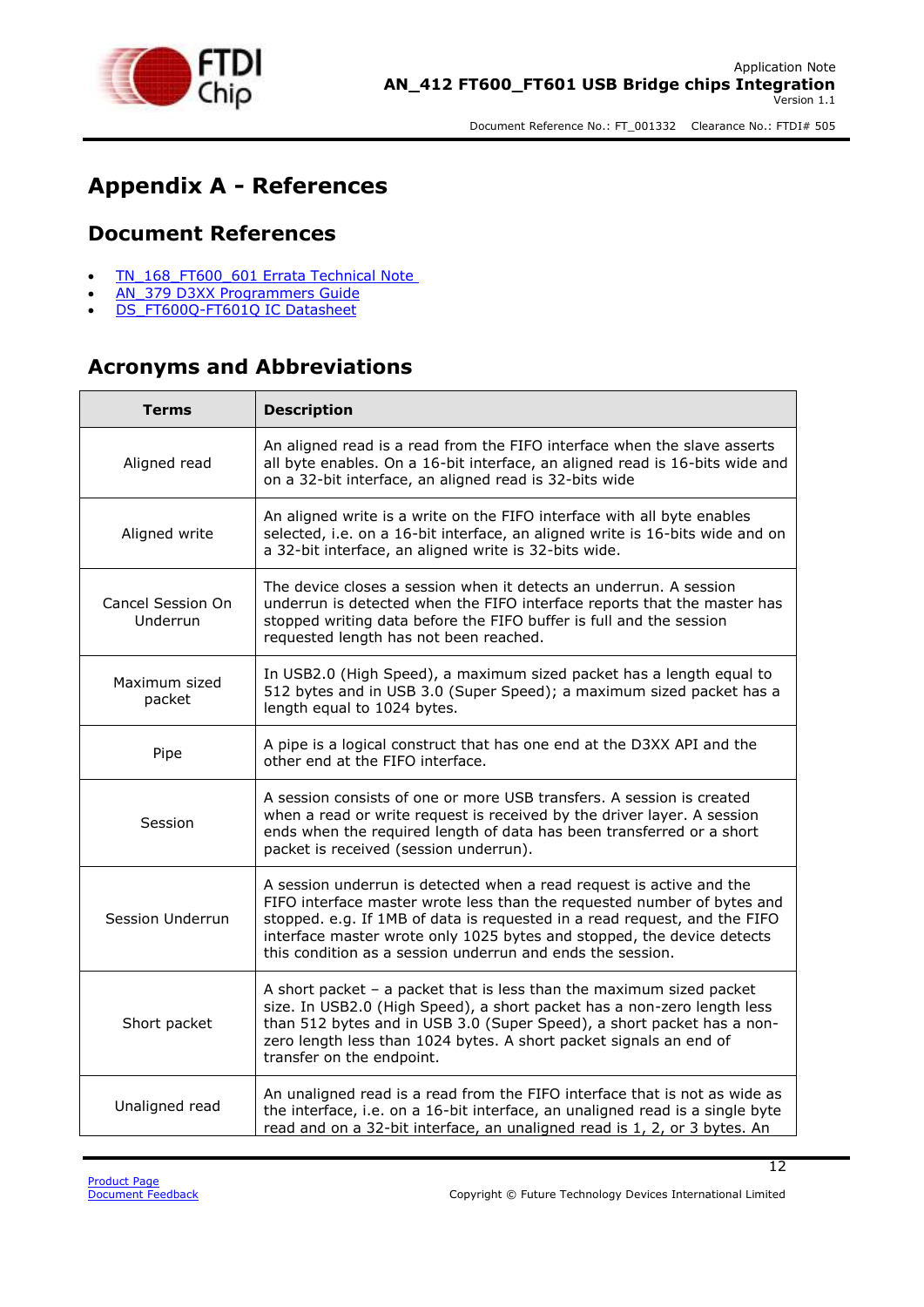

| Terms           | <b>Description</b>                                                                                                                                                                                                                       |
|-----------------|------------------------------------------------------------------------------------------------------------------------------------------------------------------------------------------------------------------------------------------|
|                 | unaligned read from the slave always signals that it is a short packet                                                                                                                                                                   |
| Unaligned write | An unaligned write is a write on the FIFO interface that is not as wide as<br>the interface, i.e. on a 16-bit interface, an unaligned write is a single byte<br>write and on a 32-bit interface, an unaligned write is 1, 2, or 3 bytes. |
| <b>ZLP</b>      | A USB Zero-length packet                                                                                                                                                                                                                 |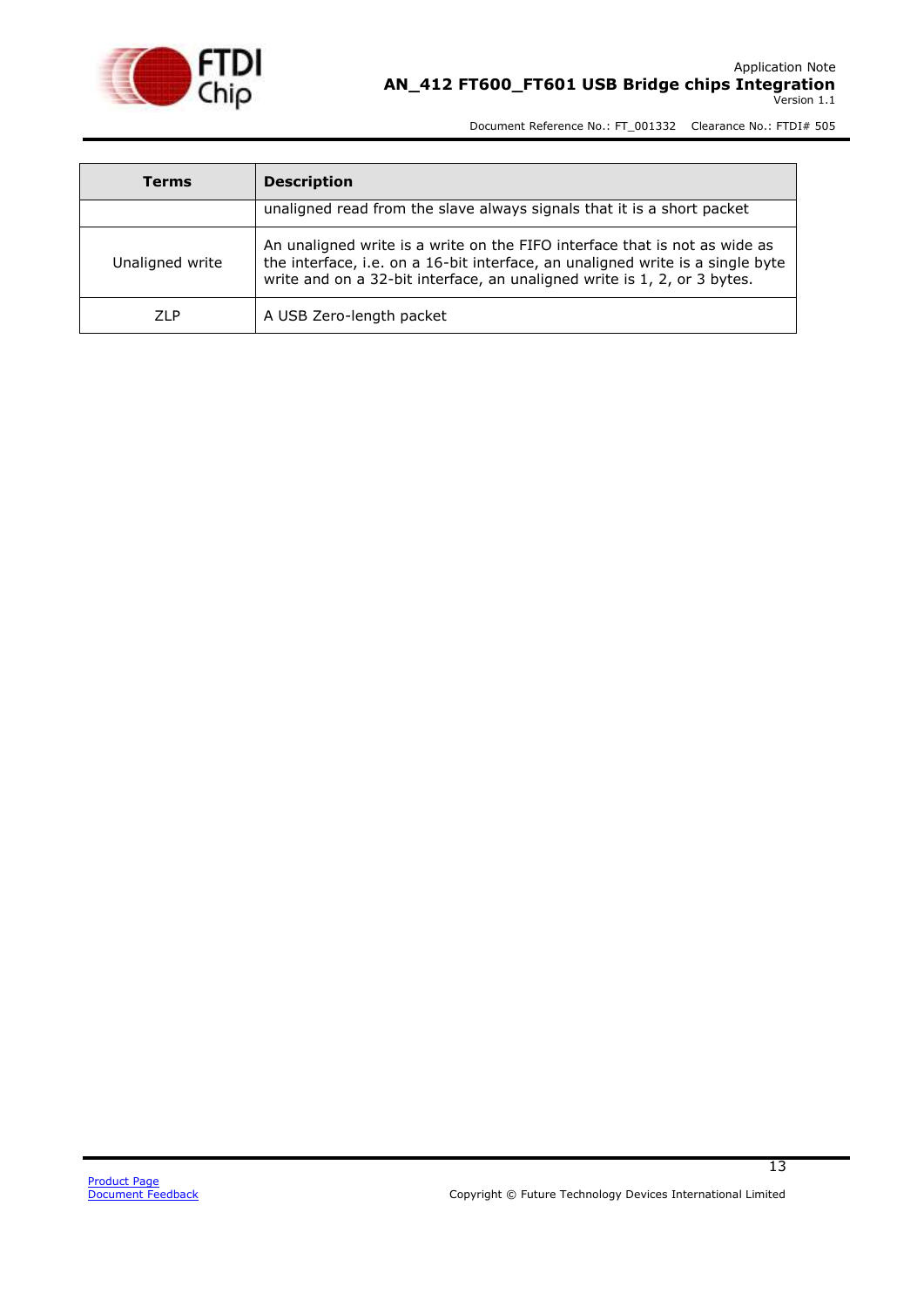

### <span id="page-13-0"></span>**Appendix B – List of Tables & Figures**

### <span id="page-13-1"></span>**List of Tables**

### <span id="page-13-2"></span>**List of Figures**